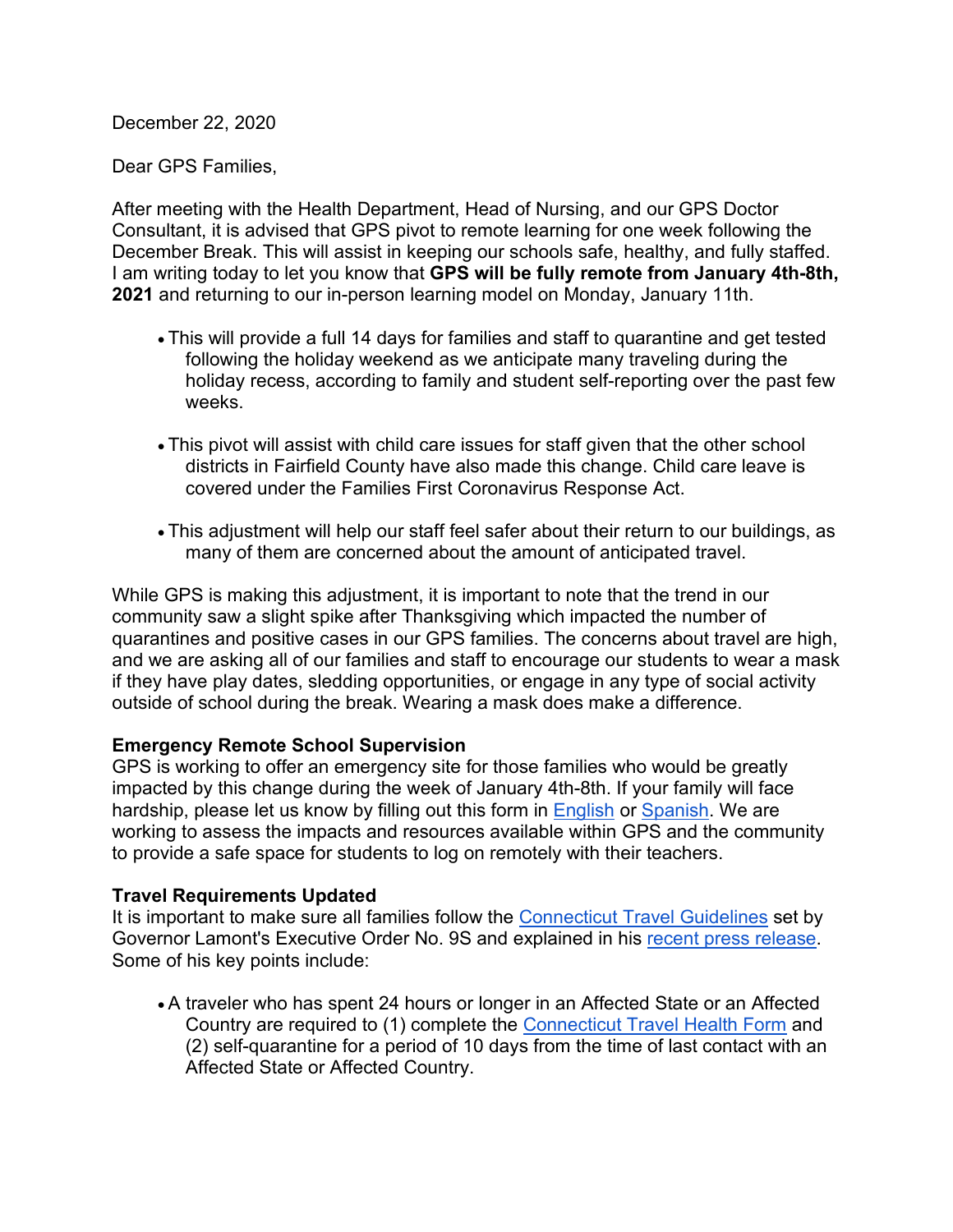- Self-quarantine means to stay home or in your designated self-quarantine location, separate yourself from others, and monitor your health. You should not enter any public places.
- An Affected Traveler is exempt from the self-quarantine requirement if the Affected Traveler (1) has had a test for COVID-19 in the 72 hours prior to arrival in Connecticut or at any time following arrival in Connecticut, (2) the result of such COVID-19 test is negative, and (3) he or she has provided written proof of such negative test result to the Commissioner of Public Health.

## **Quarantine Timeframes**

After careful consideration, with the aid of health providers, GPS has decided to remain with a required 14-day quarantine for students and staff that have been exposed to a positive case. While the CDC has recently lowered the amount of days of quarantining under specific circumstances, we feel that keeping our current guidelines of quarantining for 14 days is the safest route.

## **December Break Contact Tracing**

There will be no contact tracing from December 24th-27th, or December 31st and January 1st. We must provide some respite for our amazing contact tracing staff who have worked tirelessly day after day to keep our students and staff safe. A special debt of gratitude to Mary Keller and her entire team.

## **Holiday Reporting**

We are asking families to send any updated information starting on Monday, December 28th if a student or staff member should have a COVID related exposure or positive test which they need to report. The next reporting date would then start on Monday, January 4th. Please send any notifications to your school's principal or [Mary Keller, GPS Head](mailto:mary_keller@greenwich.k12.ct.us)  [of Nursing.](mailto:mary_keller@greenwich.k12.ct.us)

For any student or staff member that is out of Connecticut, New York, New Jersey, or Rhode Island on or after January 1st, please provide proof of a negative test to your school's principal, school nurse or to Mary Keller in order to return to school grounds on January 11th.

Have a safe and wonderful holiday!

Dr. Toni Jones \*\*\*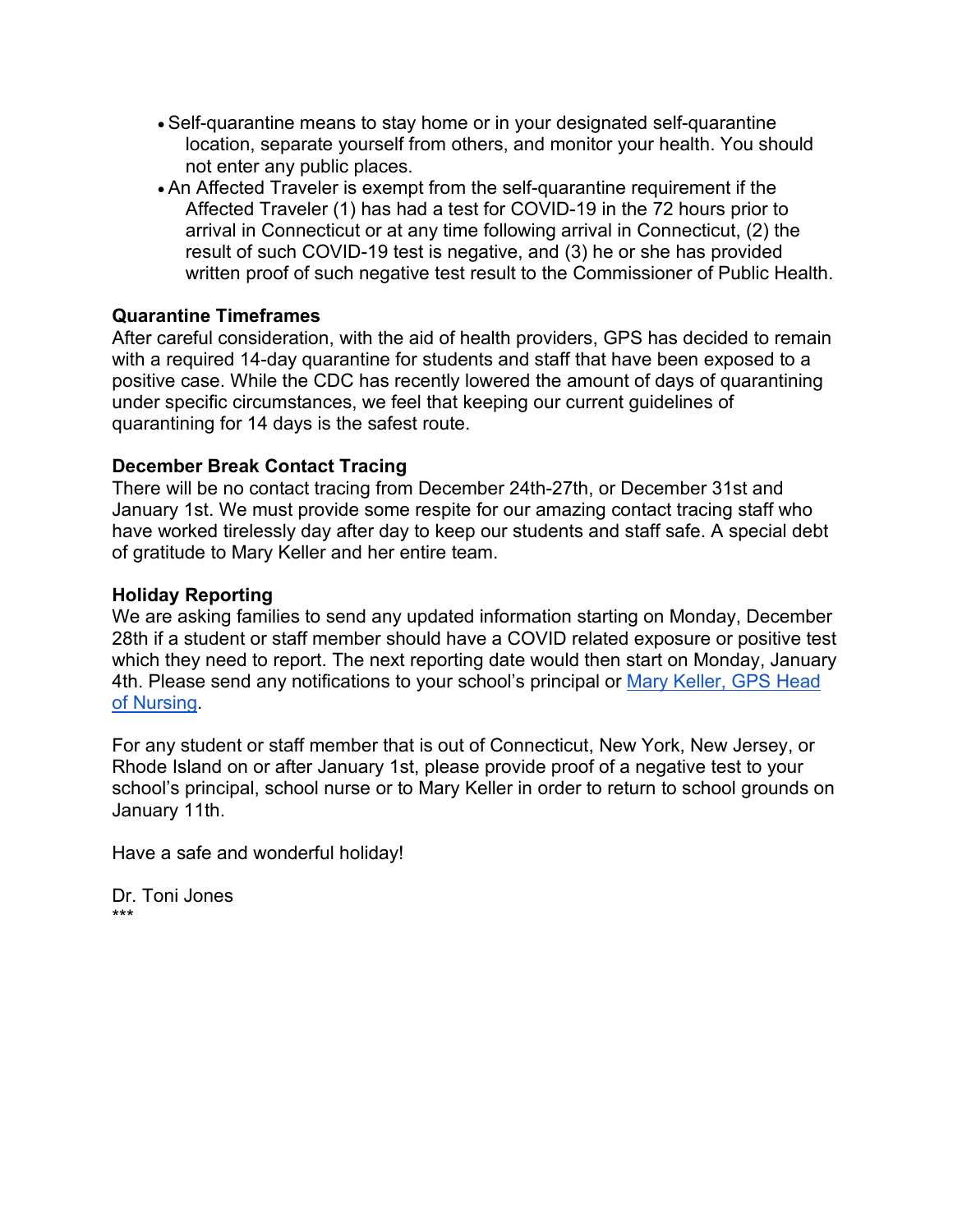22 de diciembre de 2020

Estimadas familias de GPS:

Después de reunirse con el Departamento de Salud, el Jefe de Enfermería y nuestro Médico Consultor de GPS, se recomienda que el GPS cambie al aprendizaje remoto durante una semana después de las vacaciones de diciembre. Esto ayudará a mantener nuestras escuelas seguras, saludables y con todo el personal. Le escribo hoy para informarle que el **GPS estará completamente remoto del 4 al 8 de enero de 2021** y regresará a nuestro modelo de aprendizaje en persona el lunes 11 de enero.

- Esto proporcionará 14 días completos para que las familias y el personal se pongan en cuarentena y se realicen la prueba después del fin de semana festivo, ya que anticipamos que muchos viajarán durante el receso festivo, de acuerdo con la autoinformación de familias y estudiantes durante las últimas semanas.
- Este pivote ayudará con los problemas de cuidado infantil para el personal dado que los otros distritos escolares en el condado de Fairfield también han realizado este cambio. La licencia por cuidado de niños está cubierta por la Ley de Respuesta al Coronavirus de Families First.
- Este ajuste ayudará a nuestro personal a sentirse más seguro acerca de su regreso a nuestros edificios, ya que muchos de ellos están preocupados por la cantidad de viajes anticipados.

Si bien el GPS está haciendo este ajuste, es importante tener en cuenta que la tendencia en nuestra comunidad experimentó un ligero aumento después del Día de Acción de Gracias, lo que afectó el número de cuarentenas y casos positivos en nuestras familias de GPS. Las preocupaciones sobre los viajes son altas, y estamos pidiendo a todas nuestras familias y personal que alienten a nuestros estudiantes a usar una máscara si tienen citas para jugar, oportunidades para pasear en trineo o participar en cualquier tipo de actividad social fuera de la escuela durante las vacaciones. Usar una mascarilla marca la diferencia.

## **Supervisión escolar remota de emergencia**

GPS está trabajando para ofrecer un sitio de emergencia para aquellas familias que se verían muy afectadas por este cambio durante la semana del 4 al 8 de enero. Si su familia enfrentará dificultades, háganoslo saber llenando este formulario en [inglés](https://docs.google.com/forms/d/e/1FAIpQLSdP_KpPdPQ4x1F8r4cYwVD5ijsq1w5bq2C1Id8pLTC47Hd8Og/viewform?gxids=7628) o [español.](https://docs.google.com/forms/d/e/1FAIpQLSdJrsMPHYH2h48oHQVm-b_JtagiztuCAjivEKUbH8D7io9ENg/viewform?gxids=7628) Estamos trabajando para evaluar los impactos y los recursos disponibles dentro de GPS y la comunidad para proporcionar un espacio seguro para que los estudiantes se conecten de forma remota con sus maestros.

## **Requisitos de viaje actualizados**

Es importante asegurarse de que todas las familias sigan las Pautas de viaje de [Connecticut](https://portal.ct.gov/Coronavirus/travel) establecidas por la Orden Ejecutiva No. 9S del Gobernador Lamont y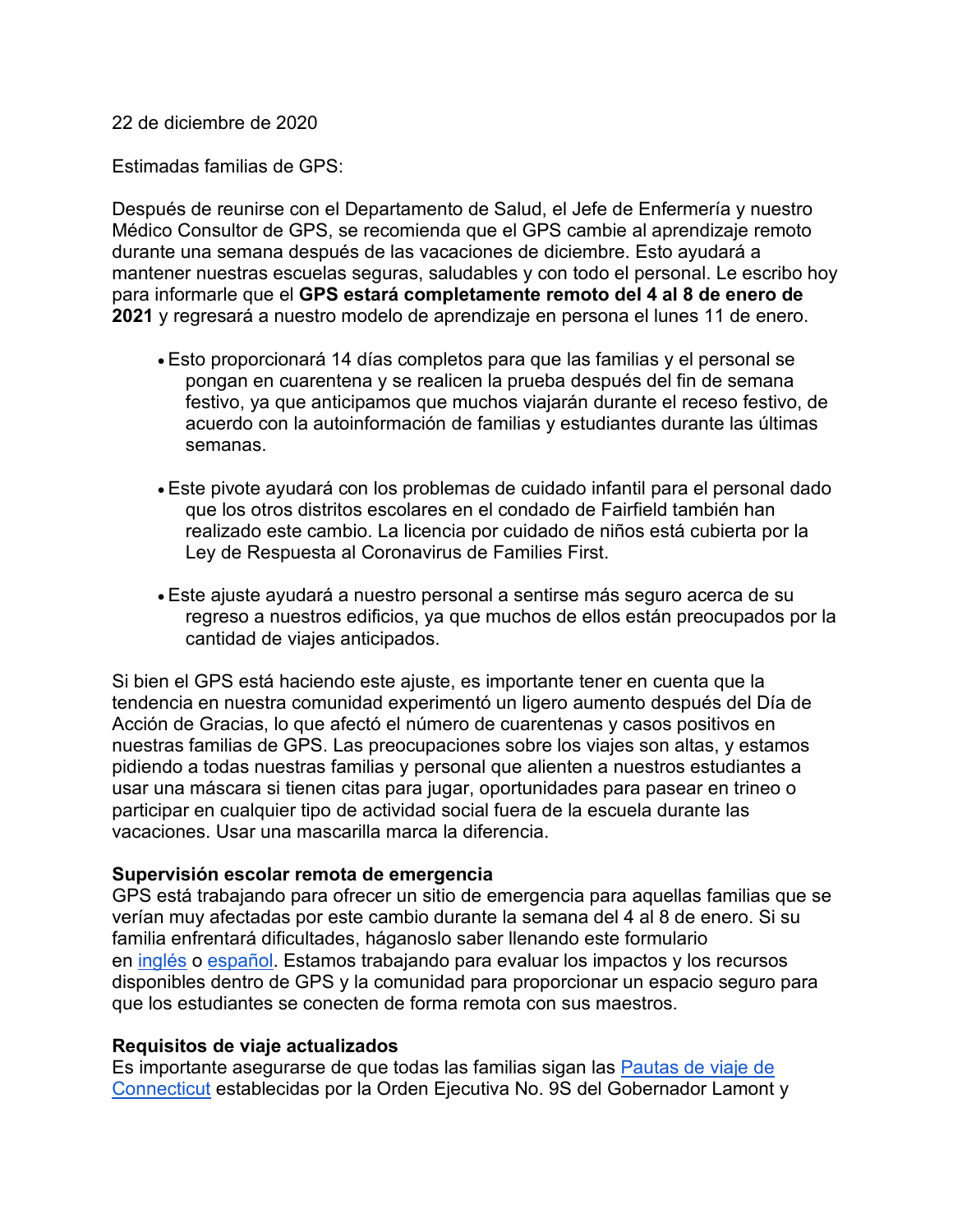explicadas en su [reciente comunicado de prensa.](https://portal.ct.gov/Office-of-the-Governor/News/Press-Releases/2020/12-2020/Governor-Lamont-Implements-New-Guidelines-for-Connecticuts-COVID-19-Travel-Advisory) Algunos de sus puntos clave incluyen:

- Un viajero que ha pasado 24 horas o más en un Estado afectado o en un País afectado debe (1) completar el [Formulario de salud para viajes de](https://appengine.egov.com/apps/ct/DPH/Connecticut-Travel-Health-Form)  [Connecticut](https://appengine.egov.com/apps/ct/DPH/Connecticut-Travel-Health-Form) y (2) ponerse en cuarentena por un período de 10 días desde la hora del último contacto con un estado o país afectado.
- Autocuarentena significa quedarse en casa o en el lugar designado para la autocuarentena, separarse de los demás y controlar su salud. No debe ingresar a ningún lugar público.
- Un Viajero Afectado está exento del requisito de auto cuarentena si el Viajero Afectado (1) se ha sometido a una prueba de COVID-19 en las 72 horas anteriores a su llegada a Connecticut o en cualquier momento después de su llegada a Connecticut, (2) el resultado de dicha prueba de COVID-19 es negativa y (3) él o ella ha proporcionado prueba por escrito del resultado negativo de dicha prueba al Comisionado de Salud Pública.

#### **Plazos de cuarentena**

Después de una cuidadosa consideración, con la ayuda de los proveedores de salud, GPS ha decidido mantener una cuarentena de 14 días obligatoria para los estudiantes y el personal que han estado expuestos a un caso positivo. Si bien los CDC han reducido recientemente la cantidad de días de cuarentena en circunstancias específicas, creemos que mantener nuestras pautas actuales de cuarentena durante 14 días es la ruta más segura.

#### **Rastreo de contactos de ruptura de diciembre**

No habrá rastreo de contactos del 24 al 27 de diciembre o del 31 de diciembre y el 1 de enero. Debemos brindar un respiro a nuestro increíble personal de rastreo de contactos que ha trabajado incansablemente día tras día para mantener seguros a nuestros estudiantes y personal. Una deuda especial de gratitud con Mary Keller y todo su equipo.

#### **Informes defestivos**

díasEstamos pidiendo a las familias que envíen cualquier información actualizada a partir del lunes 28 de diciembre si un estudiante o miembro del personal debe tener una exposición relacionada con COVID o una prueba positiva que deben informar. La siguiente fecha del informe comenzaría el lunes 4 de enero. Envíe cualquier notificación al director de su escuela oa [Mary Keller, jefa de enfermería de GPS.](mailto:mary_keller@greenwich.k12.ct.us)

Para cualquier estudiante o miembro del personal que se encuentre fuera de Connecticut, Nueva York, Nueva Jersey o Rhode Island a partir del 1 de enero, proporcione un comprobante de una prueba negativa al director de la escuela, la enfermera de la escuela o Mary Keller para regresar a terrenos de la escuela el 11 de enero.

¡Que tengan unas vacaciones maravillosas y seguras!